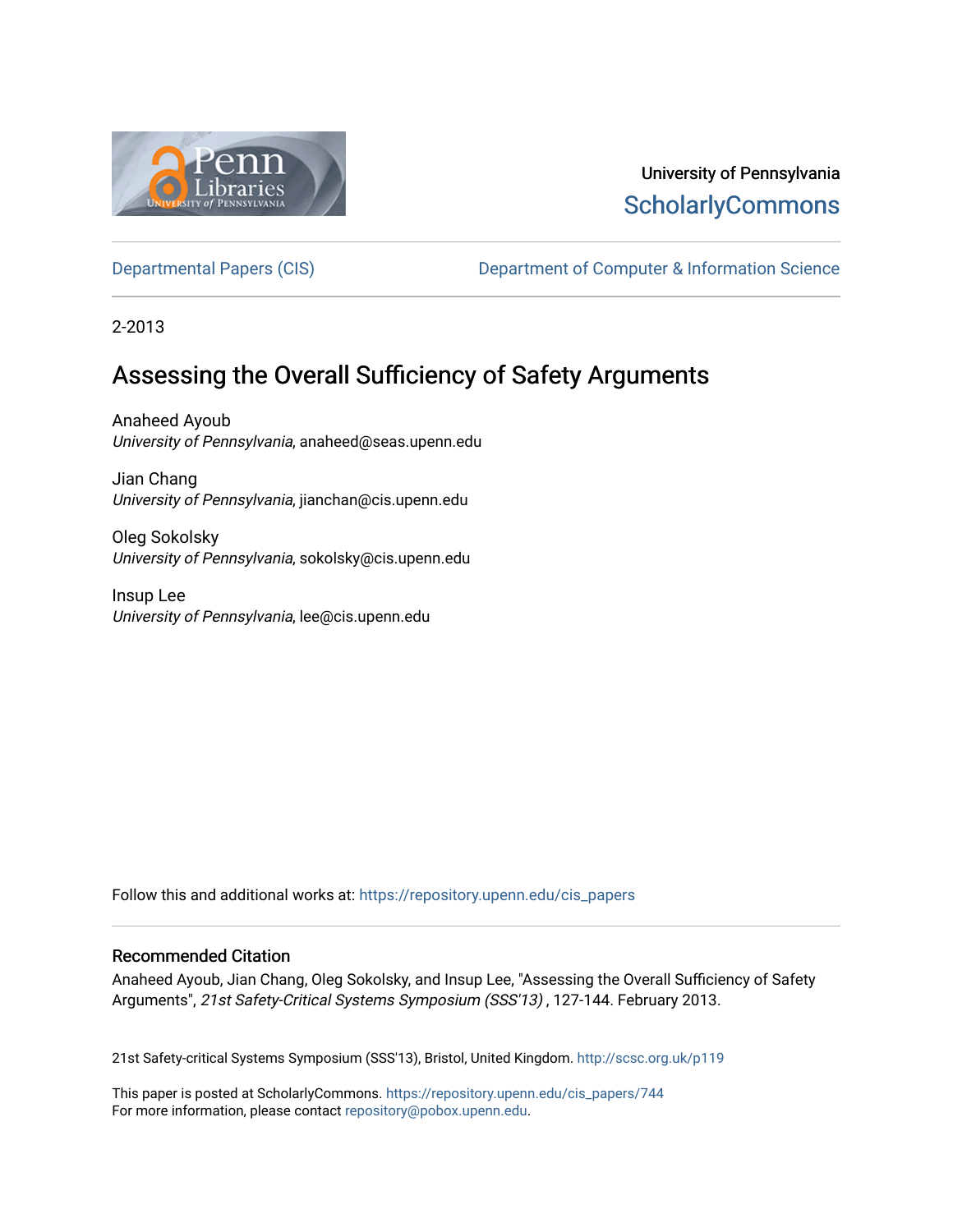## Assessing the Overall Sufficiency of Safety Arguments

## Abstract

Safety cases offer a means for communicating information about the system safety among the system stakeholders. Recently, the requirement for a safety case has been considered by regulators for safetycritical systems. Adopting safety cases is necessarily dependent on the value added for regulatory authorities. In this work, we outline a structured approach for assessing the level of sufficiency of safety arguments. We use the notion of basic probability assignment to provide a measure of sufficiency and insufficiency for each argument node. We use the concept of belief combination to calculate the overall sufficiency and insufficiency of a safety argument based on the sufficiency and insufficiency of its nodes. The application of the proposed approach is illustrated by examples.

## Keywords

safety cases, safety argument assessment, Dempster-Shafer Theory

## **Comments**

21st Safety-critical Systems Symposium (SSS'13), Bristol, United Kingdom.<http://scsc.org.uk/p119>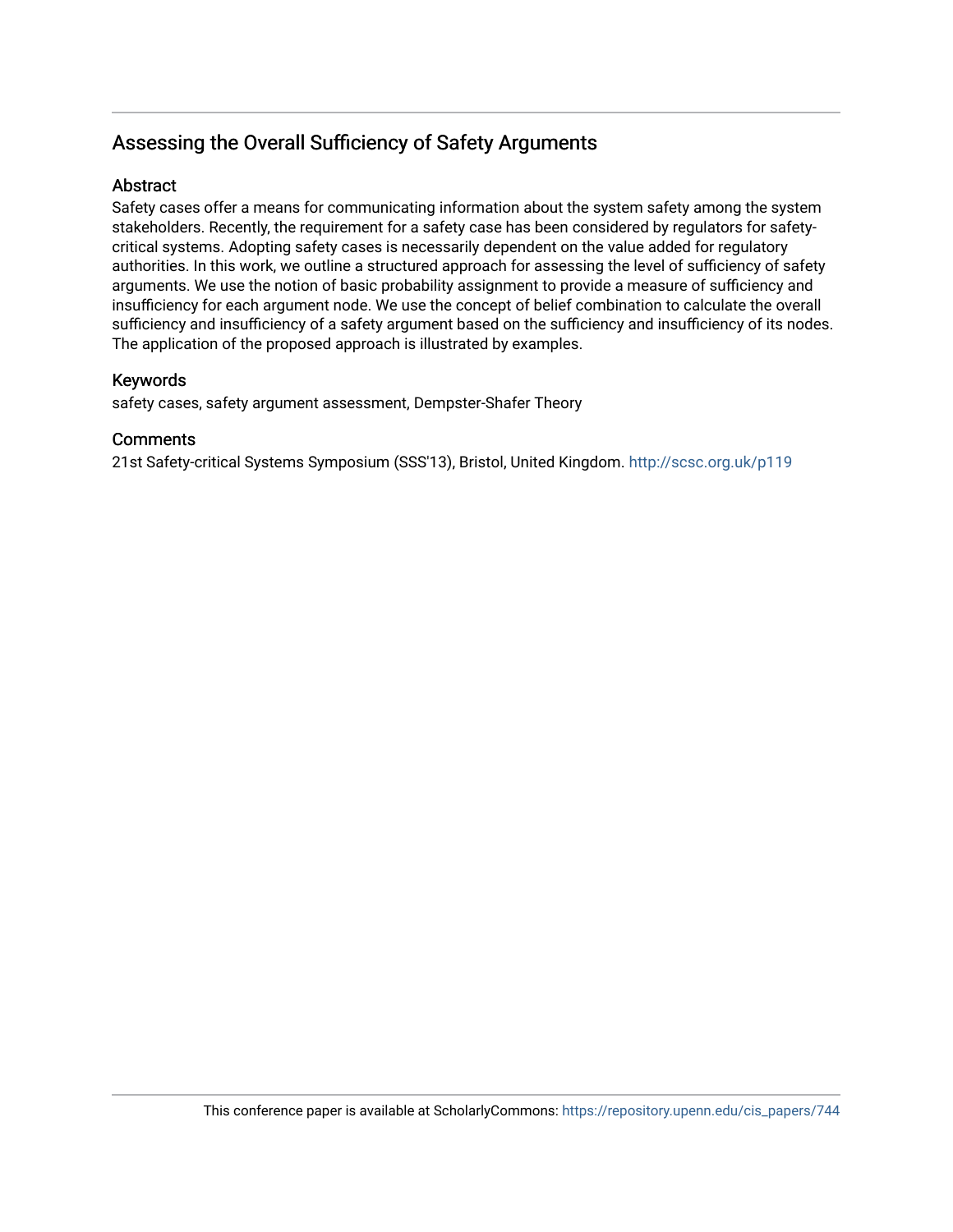# **Assessing the Overall Sufficiency of Safety Arguments**

#### **Anaheed Ayoub, Jian Chang, Oleg Sokolsky and Insup Lee**

Computer and Information Science Department, University of Pennsylvania

Philadelphia, PA, USA

**Abstract** Safety cases offer a means for communicating information about the system safety among the system stakeholders. Recently, the requirement for a safety case has been considered by regulators for safety-critical systems. Adopting safety cases is necessarily dependent on the value added for regulatory authorities. In this work, we outline a structured approach for assessing the level of sufficiency of safety arguments. We use the notion of basic probability assignment to provide a measure of sufficiency and insufficiency for each argument node. We use the concept of belief combination to calculate the overall sufficiency and insufficiency of a safety argument based on the sufficiency and insufficiency of its nodes. The application of the proposed approach is illustrated by examples.

## **1 Introduction**

A safety assurance case presents an argument, supported by a body of evidence, that a system is acceptably safe to be used in the given context (Menon et al. 2009). Recently, the U.S. Food and Drug Administration (FDA) has been highlighting the upcoming call for certain  $510(k)$  medical device submissions to include safety assurance cases (FDA 2010). Adopting safety cases necessarily requires the existence of proper reviewing mechanisms.

Safety cases are, by their nature, often subjective (Kelly 2007). The objective of safety case development, therefore, is to facilitate mutual acceptance of this subjective position. The goal of safety case evaluation, therefore, is to assess if there is a mutual acceptance of the subjective position. We define the safety argument assessment as answering a question about the overall sufficiency of the argument, i.e., are the premises of the argument 'strong enough' to support the conclusions being drawn. The simplest way to assess a safety argument is to ask an expert reviewer to evaluate the overall sufficiency of the argument. Although this is a commonly accepted practice, most probably the final decision is not accurate enough. Research in experimental psychology shows that the human mind does not deal properly with complex inferences based on uncertain sources of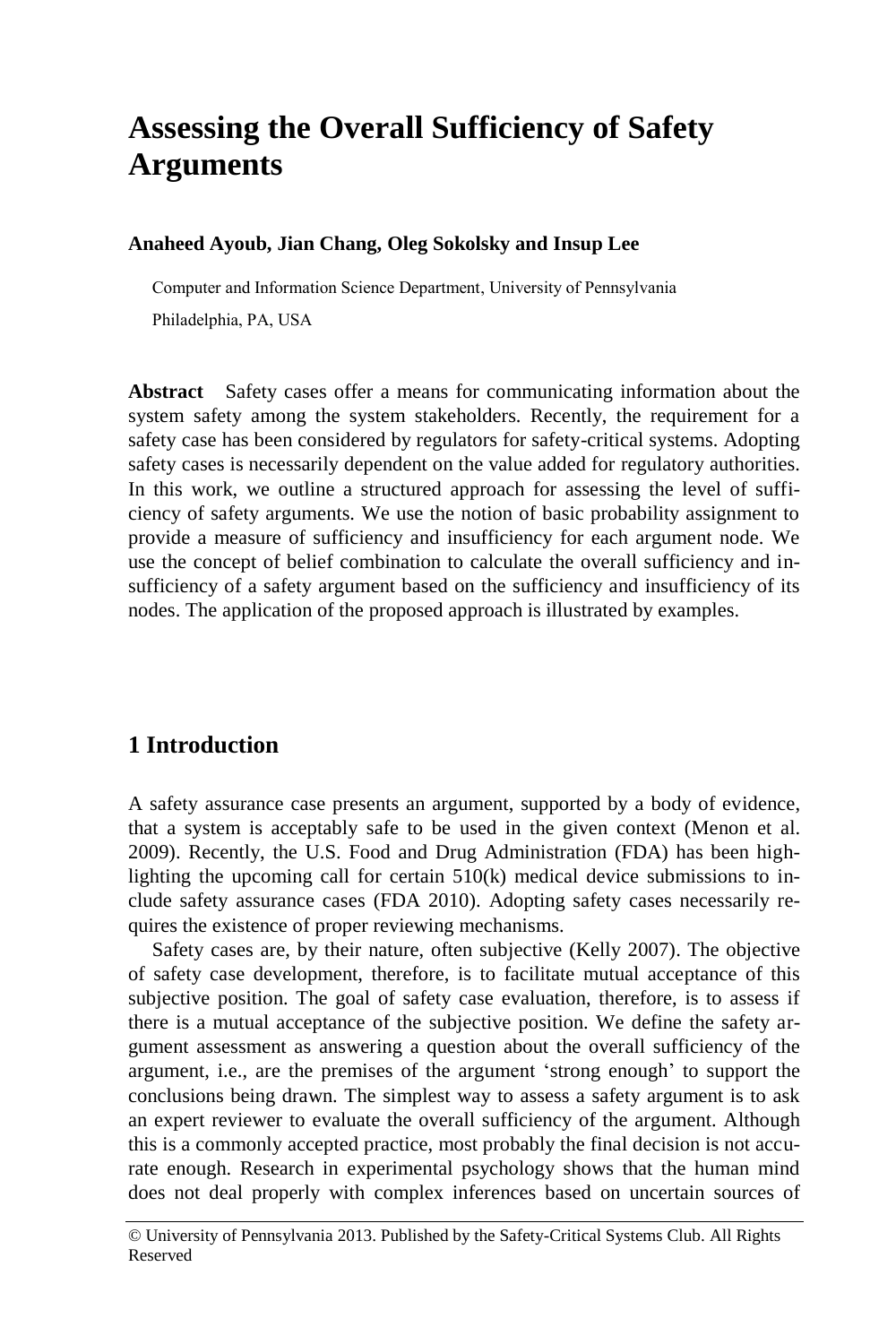knowledge (Cyra and Gorski 2008a), which is common in safety arguments. Therefore, reviewers should only be required to express their opinions about the basic elements in the safety argument. Then a mechanism should provide a way to aggregate the reviewer opinions to communicate a message about the overall sufficiency of the safety argument. A potential problem with evaluating the safety arguments lies in psychology and the notion of a *mindset*. A mindset is a set of assumptions, methods or notations held by one or more people or groups of people which is so established that it creates a powerful incentive within these people or groups to continue to adopt or accept prior behaviours, choices, or tools (Wikipedia 2012b). An important component of mindset is the concept of *confirmation bias*. Confirmation bias is a tendency for people to favour information that confirms their preconceptions or hypotheses regardless of whether the information is true (Leveson 2011). Confirmation bias is a prime example of a mindset that can produce defective decision making. The problem of the confirmation bias is not easy to eliminate. But it can be reduced by changing the goal. In other words, the reviewer should take the opposite goal: try to show that the provided safety argument is insufficient to support the system safety conclusion. We propose assessing the safety argument insufficiency as well as its sufficiency.

In this paper, we outline a structured method for assessing the level of sufficiency and insufficiency of safety arguments (Section 4). The reviewer assessments and the results of their aggregation are represented in the Dempster-Shafer model (Sentz and Ferson 2002). We use the notion of *basic probability assignment* (also referred to as a *degree of belief* or a *mass*) to provide a measure of the degree of belief in the sufficiency and insufficiency of each argument node to do its role. For example, a mass of the sufficiency and insufficiency of an evidence node Ev, which is directly addressing a conclusion node n, is a measure of the degree of belief in the sufficiency and insufficiency of Ev to support n.

We propose *aggregation rules* (Section 3) to calculate the mass of the overall sufficiency and insufficiency of a safety argument by aggregating the mass of the sufficiency and insufficiency of the safety argument nodes. The selection of the appropriate aggregation rule is discussed in Section 4.1. The assessing of the missing support (if any) and its impact on the degree of beliefs is given in Section 4.2. The application of the proposed method is illustrated by a complete example in Section 5. The related work is discussed in Section 6, and Section 7 concludes the paper.

#### **2 Safety cases**

Recently, safety cases are being explored as ways for communicating ideas and information about the safety-critical systems among the system stakeholders. The manufactures submit safety cases (to present a clear, comprehensive and defensible argument supported by evidence) to the regulators to show that their products are acceptably safe to operate in the intended context (Kelly 1999). There are dif-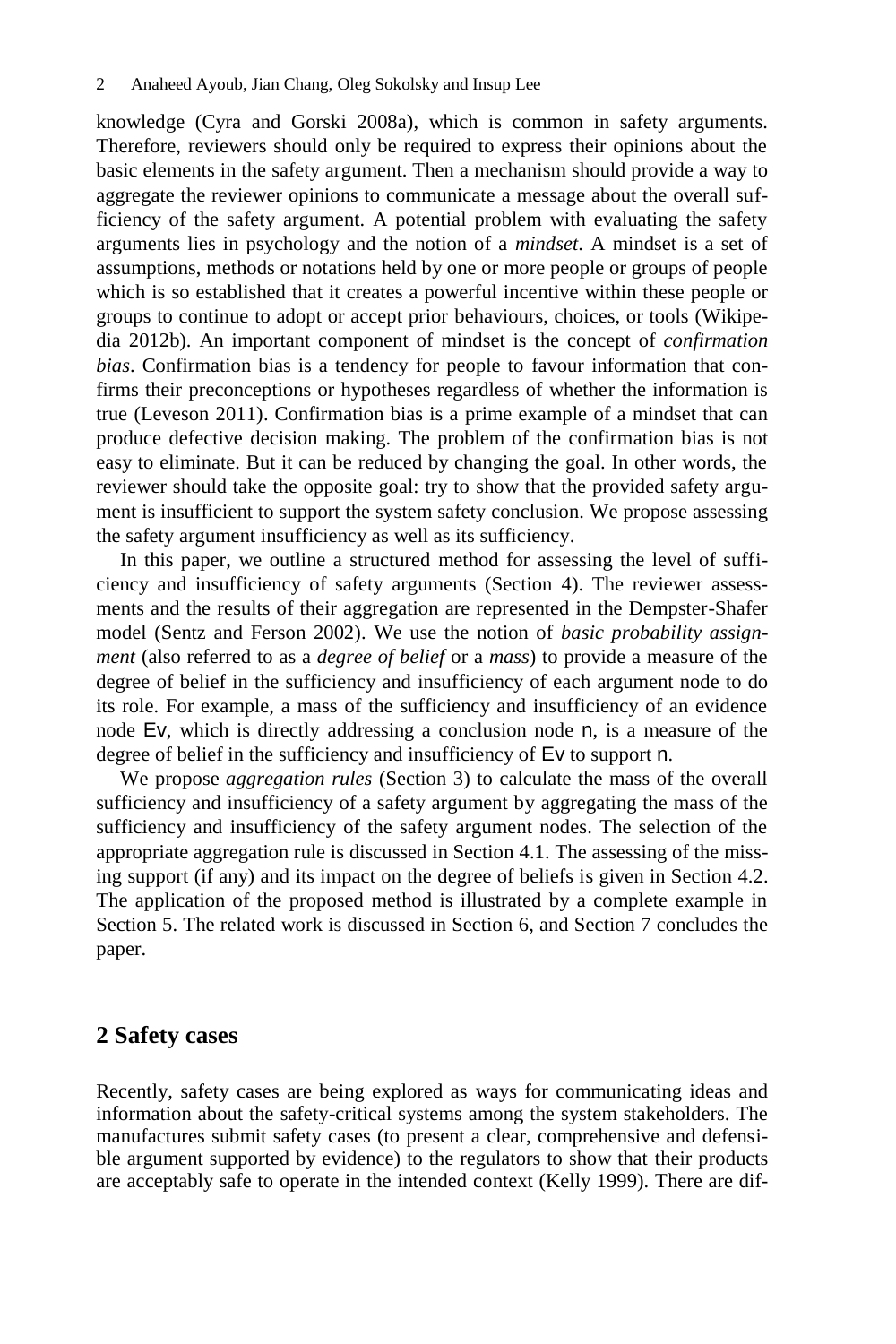ferent approaches to structure and present safety cases. The Goal Structuring Notation  $(\tilde{GSN})$  is one of the description techniques that have been proven to be useful for constructing safety cases (Kelly and Weaver 2004). In this work, we use the GSN notation in presenting safety cases. In GSN a top-level goal (i.e., conclusion) is decomposed into sub-goals through implicit or explicit strategy, and eventually supported by evidence. In this paper, we use the term *conclusion* to describe the relation between any goal, sub-goal or strategy and its child nodes. Also we use the term *supporting node* to describe how any sub-goal, strategy or evidence node is related to its parent node. For example, Strategy S1 in Figure 7 is a conclusion for G2 and G3, and a supporting node for G1.

A new approach for creating clear safety cases is introduced in (Hawkins et al. 2011). This new approach basically separates the major components of the safety cases into safety argument and confidence argument. A safety argument is limited to give arguments and evidence that directly target the system safety. A confidence argument is given separately to justify the sufficiency of confidence in this safety argument. The separation between safety and confidence related aspects facilitates the development and reviewing processes for safety cases. In this paper, we introduce a structured mechanism to assess the overall sufficiency and insufficiency of safety arguments. Confidence arguments should be used by the reviewer to make his/her assessments on the sufficiency and insufficiency of the evidence nodes.

## **3 Aggregation rules**

We define the safety argument assessment as answering the question about the overall sufficiency of the argument, i.e., are the premises of the argument 'strong enough' to support the conclusions being drawn. The first step of the proposed assessment procedure is to ask the reviewer to express his/her opinion about the basic elements in the safety argument. Then a systematic mechanism is used to aggregate the reviewer opinions to communicate a message about the overall sufficiency of the safety argument. The process of assessing the argument basic elements is nothing but a *decision-making* process. Decision making can be regarded as the mental processes resulting in the selection of a course of action among several alternative scenarios (Wikipedia 2012a). Every decision making process produces a final choice. In the case of evaluating the safety argument node, the output would be a choice either the node under evaluation is sufficient or not. According to psychologists, a natural phenomenon known as *confirmation bias* contaminates the mental process of the decision-making. Confirmation bias is a tendency for people to favour information that confirms their preconceptions or hypotheses regardless of whether the information is true (Leveson 2011). For example, in the case of evaluating the safety argument nodes, the reviewer may have an existing belief that the submitter of the safety argument is trusted based on his reputation, and probably the system is safe based on past success. In this case, the reviewer will choose to focus on the facts that conform to his/her existing belief. If the reviewer is not careful, his/her mind that is biased toward confirming the safety ar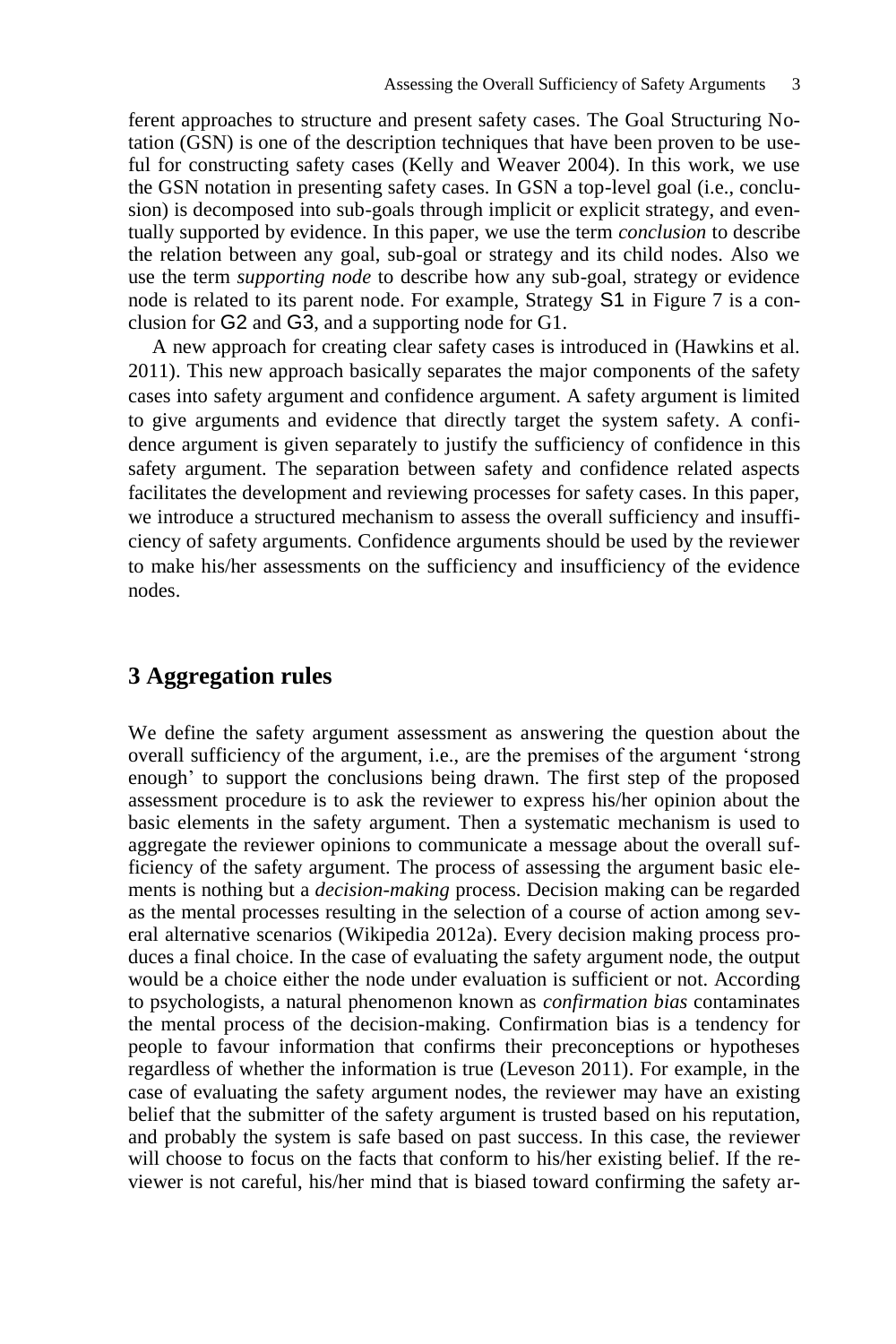gument sufficiency would prevent him/her from seeing any contrary evidence that is actually there. Consequently, the reviewer decision would be that the node is sufficient; however this may not be the truth. This is one of the main problems of the Nimrod safety case (NSC) (Haddon-Cave 2009), the safety case was built and reviewed with the mindset that the system is safe based on past success. Consequently, NSC failed to identify the design flaws that led to the total loss of the Nimrod. The case of NSC shows how the consequences of confirmation bias to decision making are serious. In order to fight the confirmation bias the reviewer should do the opposite; assess the safety argument insufficiency. Although assessing the insufficiency fights the confirmation bias, it increases the vulnerability to negative confirmation bias. The existing belief in case of negative confirmation bias would be that the node is insufficient. To fight confirmation bias and negative confirmation bias, we propose that the reviewer assesses his/her belief in the sufficiency and insufficiency of the argument nodes. This forces the reviewer to evaluate the node from two different perspectives; the positive one (the node is sufficient) and the negative one (it is insufficient). In addition, the reviewer may not be able to precisely determine if the node is sufficient or insufficient, meaning that he/she has a belief that this node could either be sufficient or insufficient. In other words, the reviewer describes his/her belief in the node sufficiency and insufficiency, and then the gap between these two beliefs presents the uncertainty.

### *3.1 Dempster-Shafer theory*

Dempster-Shafer Theory (DST) is a mathematical theory of evidence (Sentz and Ferson 2002). It offers an alternative to traditional probabilistic theory for the mathematical representation for uncertainty, which is required for the safety arguments assessment. DST is a potentially valuable tool when knowledge is obtained from expert's elicitation, which is the case of safety arguments assessment. We use the Dempster-Shafer model to present the reviewer assessments and the results of their aggregation. The most important part of DST is *basic probability assignment (BPA)*, also referred to as a *degree of belief* or a *mass*. Let *x* be a finite set known as frame of discernment. In the safety argument assessment,  $x = \frac{Suffi}{}$ *cient, Insufficient}*. The power set  $P(x)$  is the set of all subsets of x including itself and null set  $\phi$ . For  $x = \{Sufficient, Insufficient\}$  then  $P(x) = \{\phi, \{Sufficient\}, \{In$ *sufficient}, {Sufficient, Insufficient}}.* The *BPA*, represented by *m*, defines a mapping from every subset of the power set to interval between 0 and 1. Formally,  $m: P(x) \to [0, 1]$ . The *BPA* satisfies the following two conditions:

- The *BPA* of the null set is 0. Formally,  $m(\phi) = 0$ .
- The summation of the *BPA's* of all the subsets of the power set is 1. That is,  $\sum_{A \in P(x)} m(A) = 1$ , where *A* is a set in the power set  $(A \in P(x))$ .

Every set in the power set of the frame of discernment which has mass  $> 0$  is a focal element (i.e., hypotheses). For the safety argument assessment,  $P(x)$  has three focal elements: hypothesis  $S = \{Sufficient\}$  that the node is sufficient, hy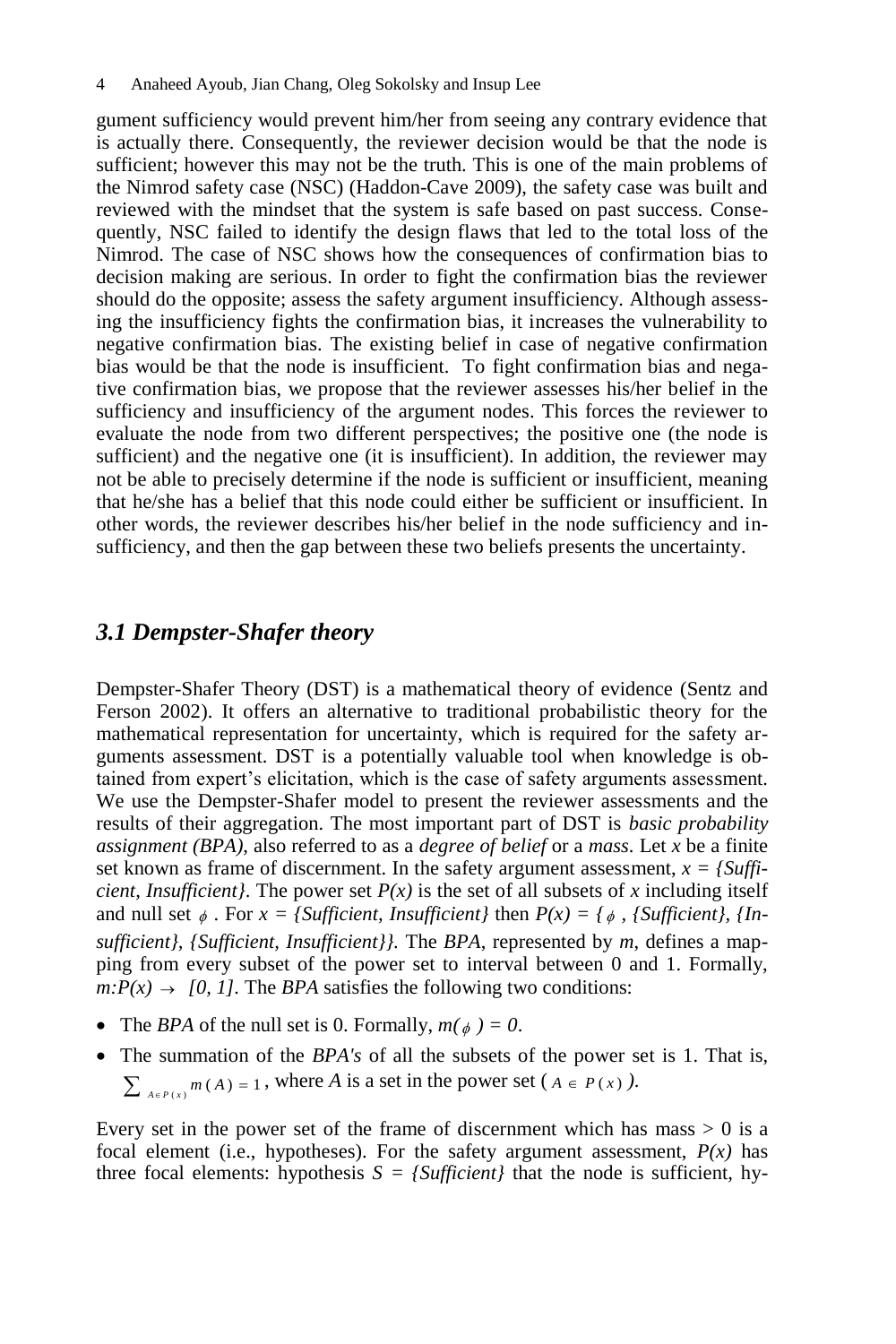pothesis  $I = \{Insufficient\}$  that it is insufficient, and (universe) hypothesis  $U =$ *{Sufficient, Inefficient}* that the node is either sufficient or insufficient. For each argument node n,  $m_n(S)$  and  $m_n(I)$  represent the degree of belief in the sufficiency and insufficiency of n. And  $m_n(U)$  represents the uncertainty; n is either sufficient or insufficient, where  $m_n(S) + m_n(I) + m_n(U) = 1$ .

**Example 1.** Suppose the reviewer checked the confidence argument/measure provided for node n, and got a belief of 0.5 that n is sufficient  $(m_n(S) = 0.5)$ . However, he/she got a belief in n insufficiency with a degree 0.2 ( $m_n(I) = 0.2$ ). The remaining mass of 0.3, which is the gap between the 0.5 supporting  $n$  sufficiency on one hand and the 0.2 for n insufficiency on the other hand is 'indeterminate'. Which means that n could either be sufficiency or insufficient  $(m_n(U) = 0.3)$ .

One of the main attractions of DST is the availability of a rule to combine the data obtained from multiple sources. It allows one to combine evidence from different sources and arrive at a degree of belief. This is the case of addressing a conclusion supported by different nodes, where each supporting node arrives with a degree of belief. DST is based on the assumption that these supporting nodes are independent. The original combination rule of multiple *BPA's* is known as Dempster's rule of combination (Voorbraak 2012).

**Definition 1.** Given two *BPA's m<sup>1</sup>* and *m2,*  the combination (called joint *m*) is calculated from the aggregation of  $m_1$  and  $m_2$  as:

$$
m(\phi) = 0
$$
  

$$
m(C) = m_1(C) \oplus m_2(C) = \frac{\sum_{A \cap B = C} m_1(A) * m_2(B)}{1 - K}
$$
 where  $C \neq \phi$   

$$
K = \sum_{A \cap B = \phi} m_1(A) * m_2(B).
$$

The denominator,  $I - K$ , is a normalization factor, which is a measure of the amount of conflict between the two supporting nodes. For the safety argument assessment, *C* is *S*, *I*, or *U*. The Dempster's rule of combination is commutative and associative. For the simple case shown in Figure 1, a conclusion node n1 (i.e., GSN goal, sub-goal, or strategy node) is addressed by two supporting nodes n2 and n3 (i.e., GSN sub-goal, strategy, or evidence nodes). The pairs for *A* and *B* sets for which  $A \cap B = S$  are (*S* and *S*), (*S* and *U*), and (*U* and *S*). The pairs for *A* and *B* sets for which  $A \cap B = I$  are (*I* and *I*), (*I* and *U*), and (*U* and *I*). The pairs for *A* and *B* sets for which  $A \cap B = \phi$  are (*S* and *I*), and (*I* and *S*).



**Fig. 1.** A simple case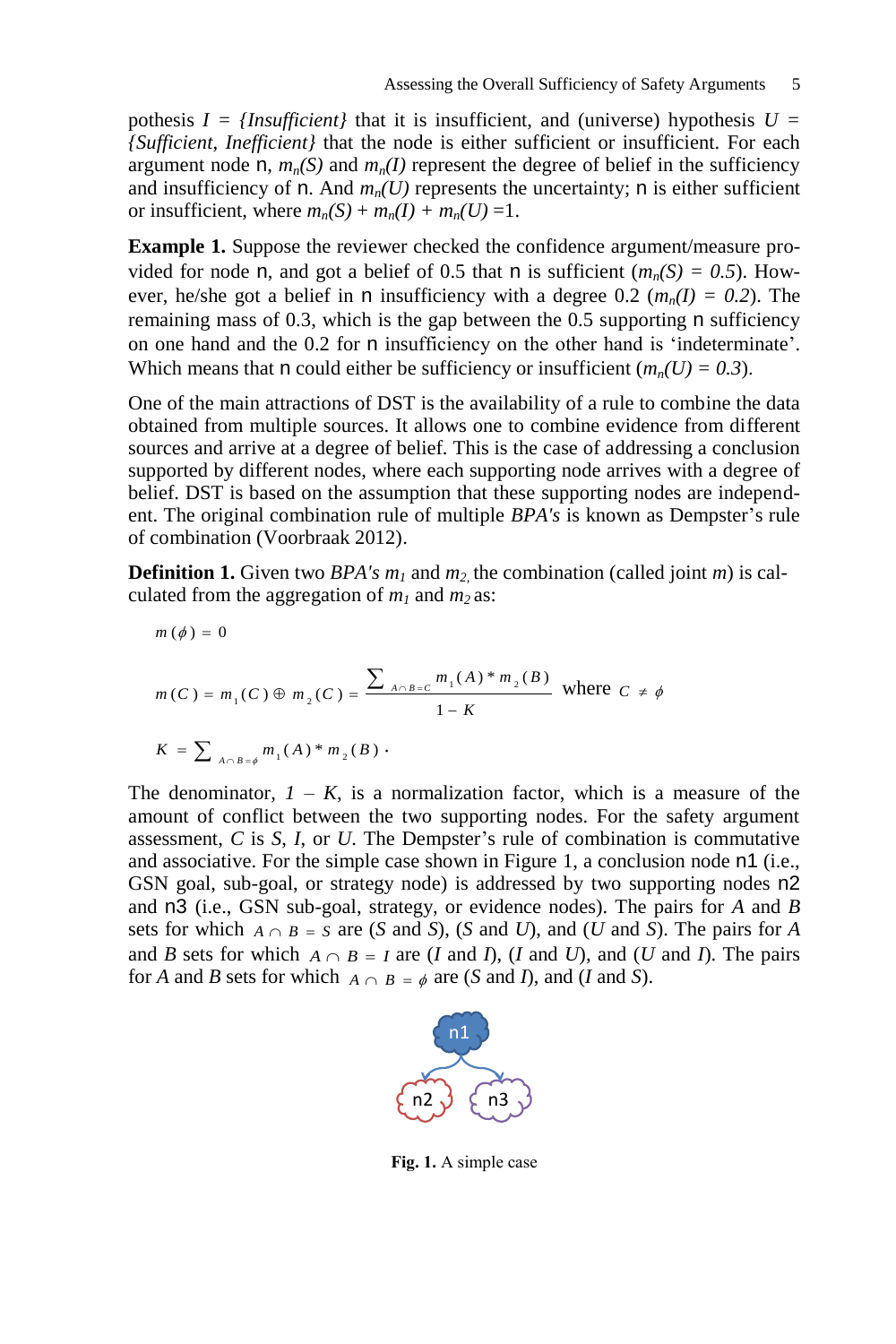The following definition, which we will frequently use in the rest of the paper, is the application of Definition 1 to the simple case given in Figure 1.

#### **Definition 2.**

**limition 2.**  
\n
$$
m_{n1}(S) = m_{n2}(S) \oplus m_{n3}(S)
$$
\n
$$
= \frac{m_{n2}(S) * m_{n3}(S) + m_{n2}(S) * m_{n3}(U) + m_{n2}(U) * m_{n3}(S)}{1 - K}
$$
\n
$$
m_{n1}(I) = m_{n2}(I) \oplus m_{n3}(I)
$$
\n
$$
= \frac{m_{n2}(I) * m_{n3}(I) + m_{n2}(I) * m_{n3}(U) + m_{n2}(U) * m_{n3}(I)}{1 - K}
$$
\n
$$
K = m_{n2}(S) * m_{n3}(I) + m_{n2}(I) * m_{n3}(S).
$$

There is a known problem with the normalization of Dempster's rule of combination as explained in (Zadeh 84). We avoid this issue because the elements of our sets (S, *I* and *U*) are not independent.

## *3.2 Mixing*

In addition to using Dempster's rule of combination, we also use a mixing (i.e., weighted averaging) rule.

**Definition 3.** The mixing rule:  $_{m(C) = \frac{w_1 * m_1(C) + w_2 * m_2}{m_1}}$  $1 + w_2$  $m(C) = \frac{w_1 * m_1(C) + w_2 * m_2(C)}{m}$  $=\frac{w_1 * m_1(C) + w}{w_1 + w}$  $\ddot{}$ , where  $w_1$  and

 $w_2$  are the weights assigned to the supporting nodes. These weights represent the coverage of the conclusion by each supporting node. The weighted averaging rule of combination is commutative and associative. The following definition, which we will frequently use in the rest of the paper, is the application of Definition 3 to the simple case given in Figure 1.

**Definition 4.** 
$$
m_{n1}(C) = \frac{w_1 * m_{n2}(C) + w_2 * m_{n3}(C)}{w_1 + w_2}
$$
, where  $w_1$  and  $w_2$  represent

the coverage of n1 by n2 and n3 respectively. The use of mixing rules with Dempster-Shafer structures is justified in (Sentz and Ferson 2002).

Definitions 1 and 3 give the general form of the aggregation rules. Definitions 2 and 4 are the case of instantiation to the safety argument assessment settings for two supporting nodes. Discussions for the criteria to select between the aggregation rules (Definition 2 and Definition 4), and how to apply these rules to aggregate the degree of belief in the sufficiency and insufficiency of the argument nodes, are given in Section 4.1.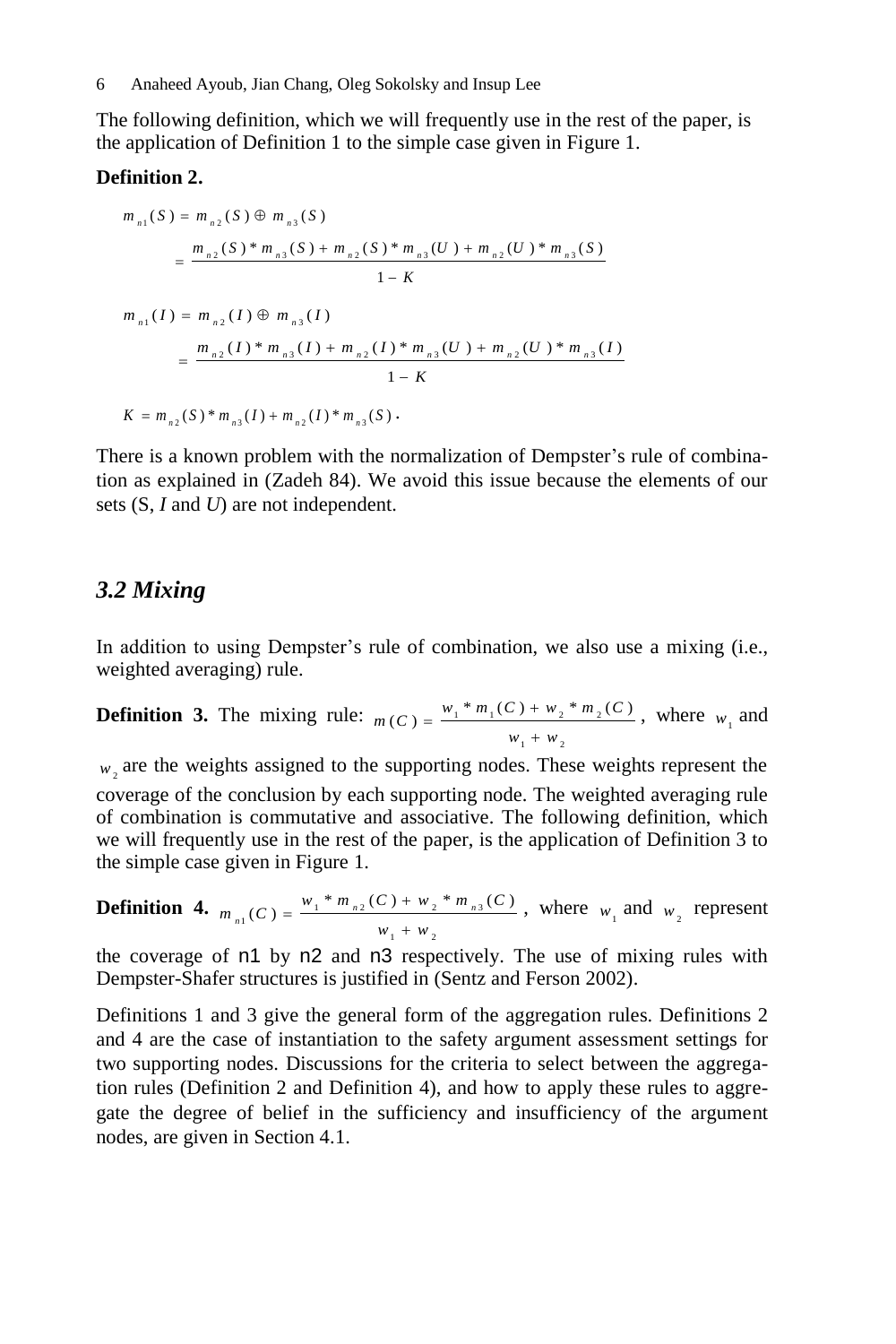## **4 Assessment mechanism**

The move toward using safety cases in certification and regulation requires a way to review them. Safety cases are, by their nature, often subjective (Kelly 2007). The goal of safety case evaluation, therefore, is to assess if there is a mutual acceptance of the subjective position.

We propose an assessment method to assess the overall sufficiency and insufficiency of safety arguments. This method consists of the two steps shown in Algorithm 1. The sufficiency and insufficiency of the top goal is the overall sufficiency and insufficiency of the safety argument.

#### **Algorithm 1.** Assessment procedure

**Step 1.** Evidence assessment

 Estimate the 'sufficiency' and 'insufficiency' of each evidence node to address the goal it is used to support. These estimations express the degree of the reviewer belief in the sufficiency and insufficiency of the evidence (e.g., *Ev*) to support its goal. We use the notion of the *BPA* to represent these estimations. Formally,  $m_{E_v}(C)$ , where  $C \in \{S, I, U\}$ .

**Step 2.** Automatic aggregation

- Starting from the leaves of the safety argument, apply the next steps for each conclusion node.
	- *Aggregate* the estimates of the supporting nodes to obtain the degree of belief in the sufficiency and insufficiency of the conclusion (Section 4.1).
	- *Recalculate* the degree of belief in the sufficiency and insufficiency of the conclusion, in case of identifying missing supports (Section 4.2).
- Repeat the process until the top goal has been reached.

**Confidence.** The reviewer should use the confidence arguments (Ayoub et al. 2012, Hawkins et al. 2011) or any confidence measure (Bloomfield et al. 2007, Denney et al. 2011) in the evidence assessment.

**Assumptions.** We assume that the safety argument is understandable, free from structural errors (e.g., no circular arguments), fully connected (i.e., no dangling evidence or unsupported goal), sufficiently expressed (e.g., no missing context), and contains no conflicts (e.g., assumptions attached to *all* the argument nodes are consistent). These assumptions can be satisfied by applying the step-by-step reviewing mechanism (Kelly 2007) before running the proposed assessment method. More discussion of the complementary use of these two methods is given in Section 6.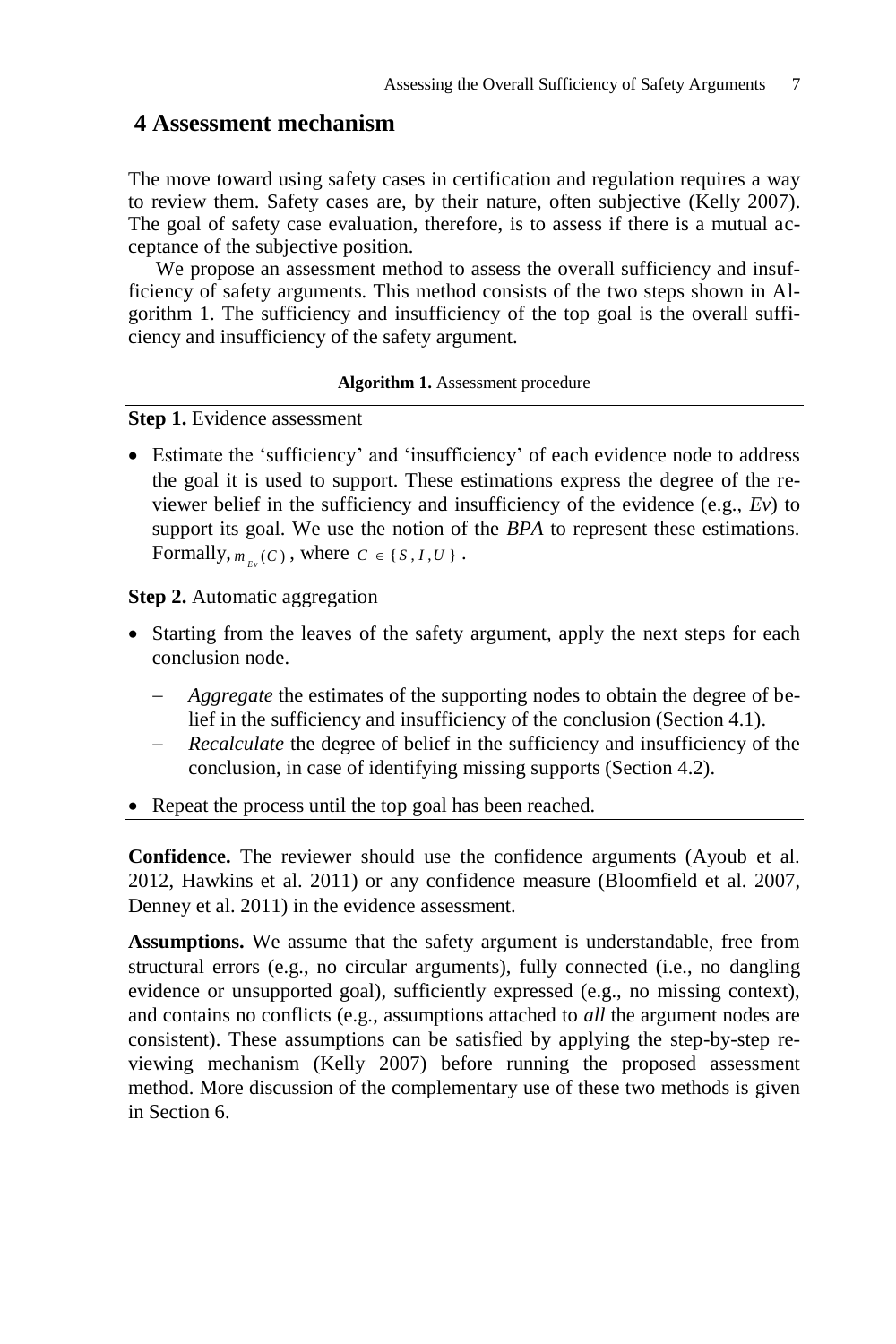## *4.1 Argument types*

Note that the degree of belief in the support given to a conclusion by its supporting nodes depends on the kind of inference used to derive the conclusion. We therefore begin by characterizing inference types (i.e., argument types). We use the case shown in Figure 1 to define the main argument types. Let n1 be a goal node claiming that {*the system satisfies 10 safety requirements; SRs 1-10*}. Table 1 shows examples of different argument types for the same conclusion. For the case shown in Figure 1, we distinguish four argument types (see Figure 2).

|          | Description                                                                               | Argument Type                                                    |  |  |
|----------|-------------------------------------------------------------------------------------------|------------------------------------------------------------------|--|--|
| n2<br>n3 | the system is formally verified against SRs 1-10<br>the system is tested against SRs 1-10 | Alternative                                                      |  |  |
| n2<br>n3 | the system is formally verified against SRs 1-3<br>the system is tested against SRs 4-10  | Disjoint, $w_1 = 3$ and $w_2 = 7$                                |  |  |
| n2<br>n3 | the system is formally verified against SRs 1-4<br>the system is tested against SRs 4-10  | Overlap, $w_1 = 3$ , $w_0$ <sub>overlap</sub><br>$= 1,$          |  |  |
|          |                                                                                           | and $w_2 = 6$                                                    |  |  |
| n2<br>n3 | the system is formally verified against SRs 1-4<br>the system is tested against SRs 1-10  | Containment, $w_1 = 4$ and<br>$W_{\text{Container} \atop t} = 6$ |  |  |
|          |                                                                                           |                                                                  |  |  |

|  |  | Table 1: Argument types example |  |  |
|--|--|---------------------------------|--|--|
|--|--|---------------------------------|--|--|



**Fig. 2.** Argument types

**Alternative** relates to a situation where more than one independent support of the common conclusion is provided. In other words, each of the supporting nodes supports the whole conclusion (e.g., the first row in Table 1). In this case, the rule given in Definition 2 is used to aggregate the mass of the sufficiency and insufficiency of n2 and n3 to obtain the mass of the sufficiency and insufficiency of n1.

**Disjoint** relates to a situation where the supporting nodes provide complementary support for the conclusion. This means, each of the supporting nodes covers part of the conclusion (e.g., the second row in Table 1). In such a case, not only the assessments of the supporting nodes but also the weights, representing the coverage, associated with each supporting node are taken into account. The final assessment of the conclusion is a sort of weighed average (i.e., Definition 4) of the contribution of all the supporting nodes.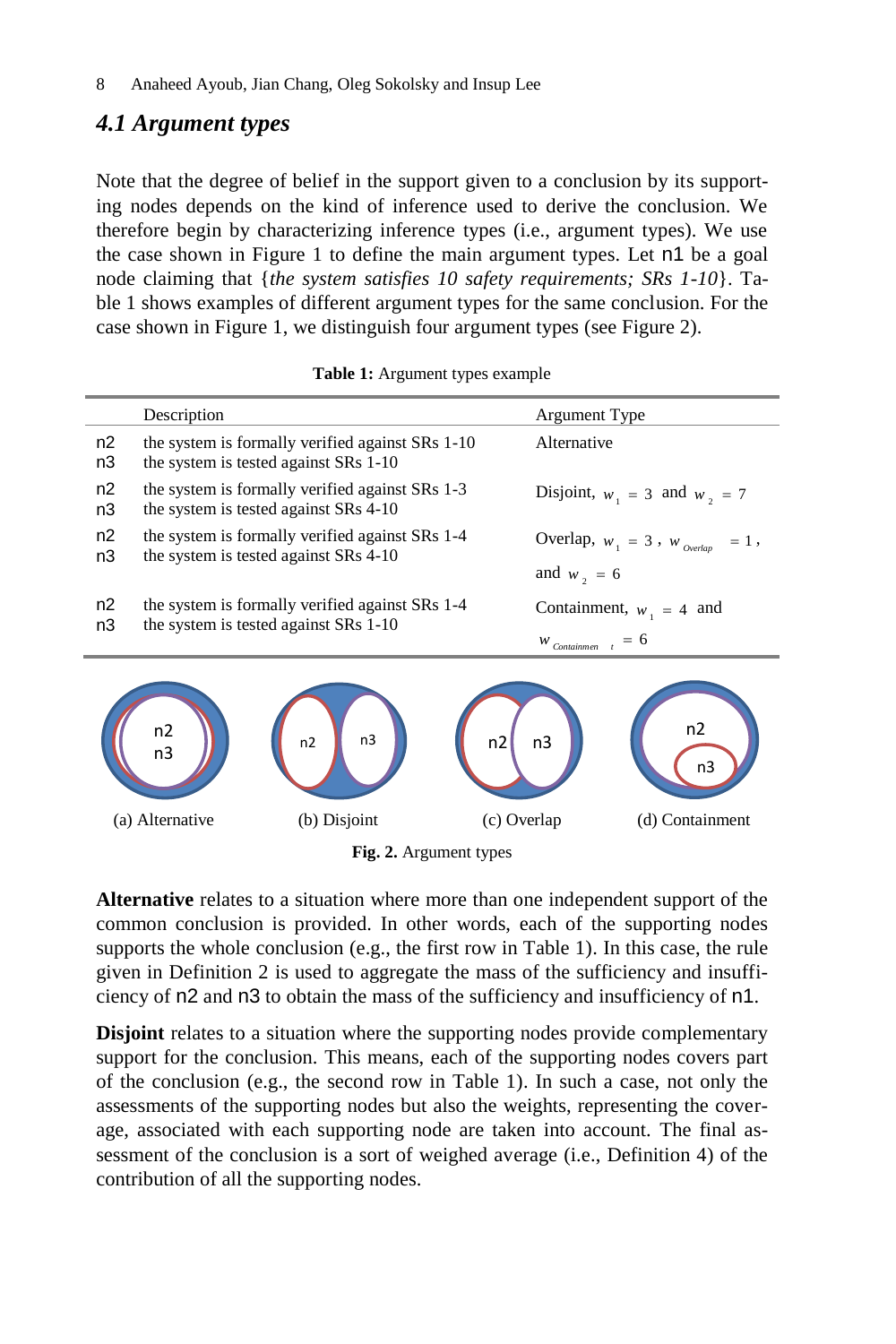**Overlap** relates to a situation where the supporting nodes support overlap parts of the conclusion. So each of the supporting nodes covers 'not disjoint' part of the conclusion (e.g., the third row in Table 1). In such a case, the weights associated with each supporting node and the weight of the overlap are taken into account. For the simple example given in Figure 2c, first the two overlapped nodes are restructured into three disjoint parts as shown in Figure 3a. This restructuring is valid under the assumption that the degree of belief in a node equals the degree of belief in its pieces. E.g., the degree of belief in an evidence node referring to *the testing results for 3 safety requirements SR1, SR2, and SR3* is the same as the degree of belief in the testing results for each single safety requirement *SR1*, *SR2*, and *SR3*. In other words, this combined evidence can be seen as three smaller evidence nodes each of which points to the testing results for one safety requirement. In this case, the degree of belief in each small piece of evidence equals the degree of belief in the combined evidence as the same testing mechanism and settings are used for the three safety requirements. The middle part in Figure 3a is covered by both evidence nodes, so Definition 2 is applied for hypothesis  $C \in \{S, I, U\}$ 

$$
m_{\text{Overlap}}(C) = m_{n^2}(C) \oplus m_{n^3}(C)
$$
.

The result is three disjoint nodes as shown in Figure 3a, so Definition 4 is applied twice. We can compute this by combining any pair of  $m_{n_2}$ ,  $m_{\text{overlap}}$ , and  $m_{n_3}$  with the corresponding weights, and then combine the result with the remaining third mass. Let's first combine  $m_{n_2}$  and  $m_{overlap}$ 

.

$$
m_{\text{int emediate}}(C) = \frac{w_1 * m_{n2}(C) + w_{\text{overlap}} * m_{\text{overlap}}(C)}{w_1 + w_{\text{overlap}}}
$$

Then combine the result with  $m_{n_3}$ 

$$
m_{n1}(C) = \frac{(w_1 + w_{\text{Overlap}}) * m_{\text{int emrediate}}(C) + w_2 * m_{n3}(C)}{(w_1 + w_{\text{Overlap}}) + w_2}.
$$

The result would be

$$
m_{n1}(C) = \frac{w_1 * m_{n2}(C) + w_{overlap} * m_{overlap}(C) + w_2 * m_{n3}(C)}{w_1 + w_{overlap} + w_2},
$$

where  $w_1$ ,  $w_0$ <sub>verlap</sub> and  $w_2$  represent the coverage of n1 by n2 only, the overlap, and n3 only respectively.

**Containment** relates to a situation where one supporting node coverage is included in a bigger supporting node coverage. In other words, each of the supporting nodes covers part of the conclusion; this part is covered also by the next larger support (e.g., the last row in Table 1). In such a case, the weights associated with each supporting node are taken into account. For the simple example given in Fig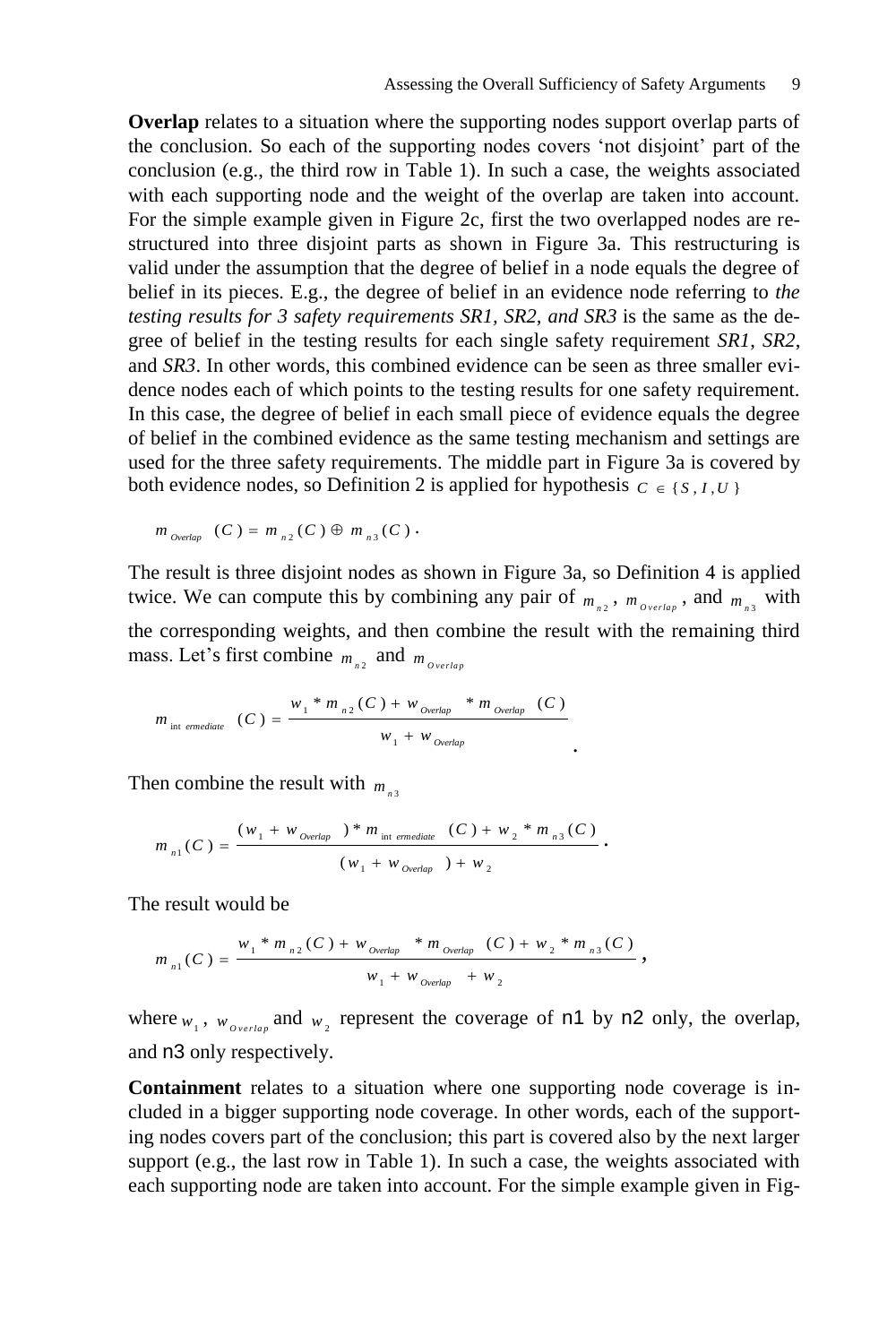ure 2d, first the two nodes are restructured into two disjoint parts as shown in Figure 3b. This restructure is valid under the same assumption given for the overlap case. In Figure 3b, the degree of belief in the part covered by both supporting nodes is calculated by applying the rule given in Definition 2.

$$
m_{\text{Continmen} \atop \text{Continuum} \atop t} (C) = m_{n2}(C) \oplus m_{n3}(C)
$$

The result is two disjoint nodes, so Definition 4 is used:

$$
m_{n1}(C) = \frac{w_1 * m_{n2}(C) + w_{\text{Continament}} + m_{\text{Continament}}(C)}{w_1 + w_{\text{Continament}} + w_{\text{Continament}}}
$$

where  $w_1$ , and  $w_{\text{Constant} + \text{m} + \text{m}}$  represent the coverage of n1 by n2 only and the containment respectively.



**Figure 3.** Argument types restructure

**Example 2.** Table 2 shows the results of applying the aggregation rules for each argument type with different weights for each supporting node.

|              | Alternative | Disjoint      | Overlap                            |             | Containment |                                 |            |            |
|--------------|-------------|---------------|------------------------------------|-------------|-------------|---------------------------------|------------|------------|
|              |             | $\{w_1,w_2\}$ | $\{w_1, w_{\text{overlap}}, w_2\}$ |             |             | $\{W_1, W_{\text{Continmen}}\}$ |            |            |
| weights      |             | ${6, 4}$      | $\{6,1,3\}$                        | $\{5,3,2\}$ | $\{4,5,1\}$ | $\{8, 2\}$                      | $\{5, 5\}$ | $\{2, 8\}$ |
| $m_{-1}(S)$  | 0.8148      | 0.58          | 0.592                              | 0.6344      | 0.7185      | 0.563                           | 0.657      | 0.752      |
| $m_{n_1}(I)$ | 0.1111      | 0.16          | 0.161                              | 0.1533      | 0.1343      | 0.182                           | 0.156      | 0.129      |

**Table 2.** Example of different argument type aggregation results

We can see that for the overlap case, when the overlapping is significant then the results are close to the alternative case, and when the overlapping is insignificant then the results are close to the disjoint case (using the same weights). For the containment case, when one of the supports is very small, then its contribution is negligible, and the results are determined by the significant support. But when the coverage of the smaller support increases, the results become closer to the alternative case. These observations are useful in practice, because it is not always obvious how to characterize the overlapping part. In such cases, the overlap is approximated to either alternative or disjoint case based on the reviewer assessment for the overlapping significance. In the same way, the containment can be ap-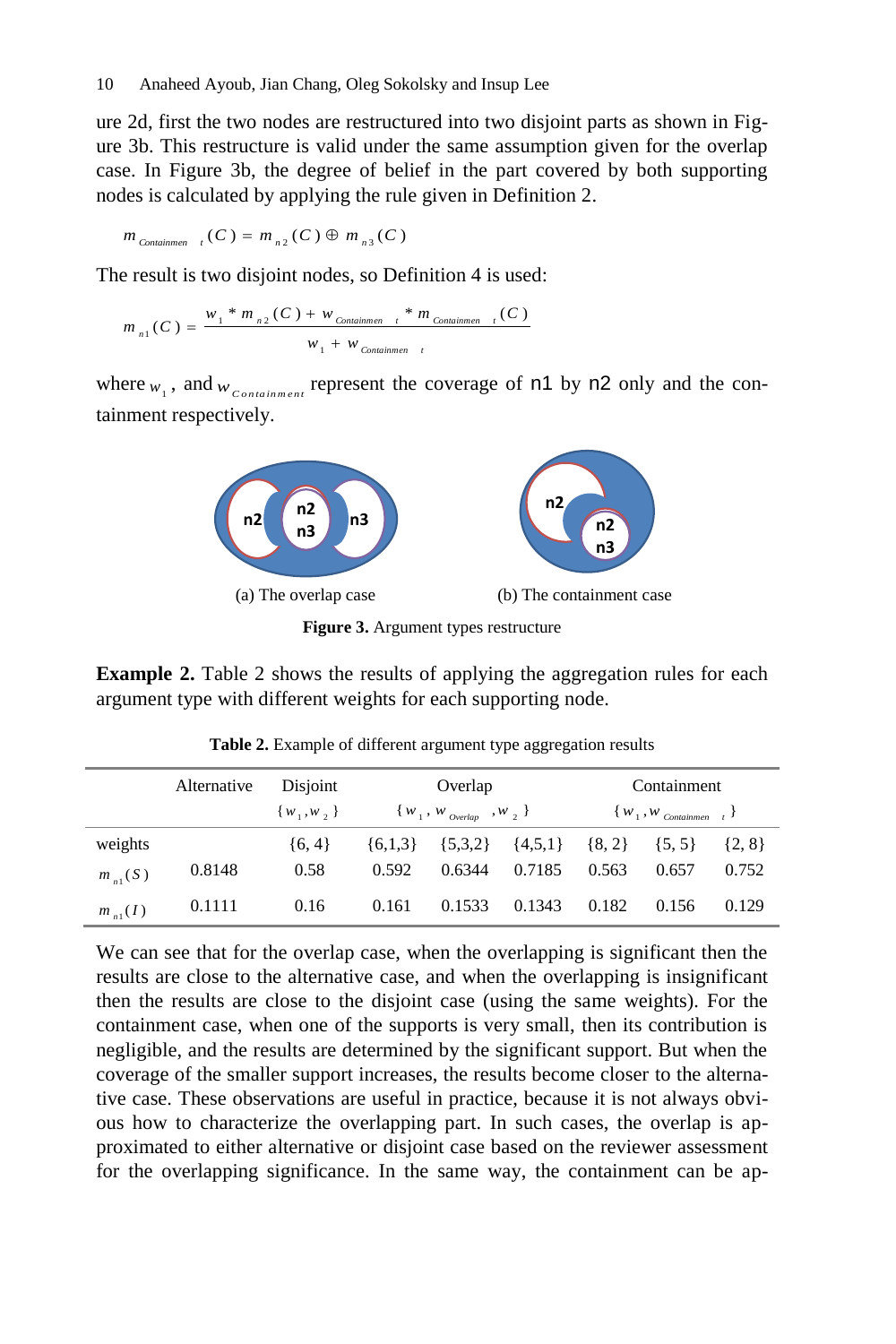proximated to either alternative case or the significant evidence numbers based on the reviewer assessment for the small evidence coverage.

It is assumed that the reviewer is an expert with sufficient competence to assess the argument nodes and express his/her opinion (as required for Step 1 in Algorithm 1), and to determine the argument type of each decomposition in the safety argument. The expert defines the argument type based on his/her understanding to the conclusion and its basis, and the supporting nodes and their basis. Where the node basis is defined by *all* context, justification, and assumption nodes attached to this node.

**Example 3.** Figure 4 is an example to show how the node basis is important in identifying the argument type. By checking the supporting nodes G1 and G2, it is clear that the argument type is alternative as both G1 and G2 cover the whole G0 conclusion. However, by checking A1 the expert may believe that testing reveals only 80% of the cases but there is 20% of the cases will not be covered by testing. That means G1 covers only 80% of G0, but G2 covers the whole conclusion. So the argument type is not alternative but containment where G1 is the small support, its weight is 0.8.



**Fig. 4.** Identify the argument type

*In the general case*, i.e., when more than two nodes support the conclusion, the four argument types are still valid. In addition, a general argument type, called *arbitrary*, can be found. The arbitrary argument type corresponds to the situation where there is no common part to *all* supporting nodes, though some supporting nodes may cover a common part. Figure 5 shows an example of such case. The arbitrary argument type can be structured as a combination of alternative and disjoint cases. Although Dempster's rule of combination and the mixing rule are associative and commutative, they do not have the same precedence and so when both rules are applied the order matters. It is the same as the case of the multiplication and addition operators, both are associative and commutative but that does not mean that  $a + b + c = (a + b) * c = a + (b * c)$ . The precedence of the aggregation rules impacts significantly the calculations for the arbitrary argument type. For this paper, we focus on the basic four argument types (alternative, disjoint, overlap, and containment). Elaborating the impact of the aggregation rule prece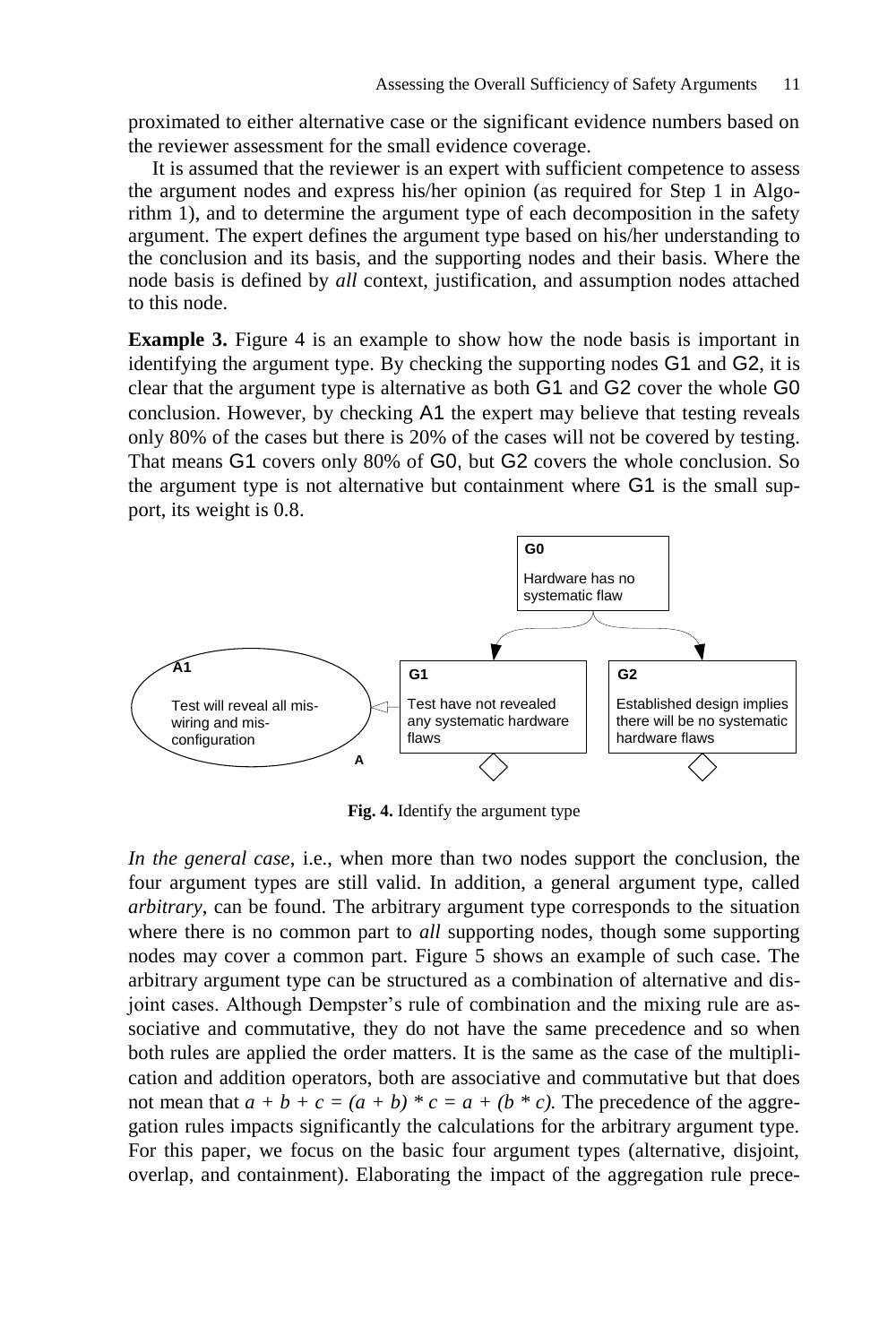dence on the degree of belief calculations for the arbitrary case is one of the directions for future work.



**Fig. 5.** Arbitrary argument type

### *4.2 Missing support*

The first step in the aggregation process (Step 2 in Algorithm 1) is applying the corresponding aggregation rules (i.e., Definition 2 and/or Definition 4) based on the argument type. Then independently from the argument type, there may be part of the conclusion that is not covered by any of the supporting nodes. This uncovered part is represented by the shading in Figures 2, 3 and 5. For *all* the argument types, the uncovered part of the conclusion can be presented as a missing supporting node; node nm in Figure 6, where ns represents the part of n1 that is covered by the provided supporting nodes. As nm is missing then we know nothing about it. Which means, unless the reviewer has a different opinion, the degree of belief in the sufficiency and insufficiency of nm are set to 0;  $m_{nm}(S) = m_{nm}(I) = 0$ . In this case, nm is defined with the missing coverage weight  $w_m$  and the weight of the part of  $n1$  that is covered by  $ns$  is  $w<sub>s</sub>$ . In this case, the relation between  $n1$  as a conclusion and ns and nm can be seen as the disjoint case. For n1, the mass for hypothesis  $D \in \{S, I\}$  is recalculated using Definition 4 as:

$$
m_{n1}(D) = \frac{w_{s} * m_{ns}(D) + w_{m} * m_{nm}(D)}{w_{s} + w_{m}}
$$
 (1)

**Fig. 5.** Representing the missing coverage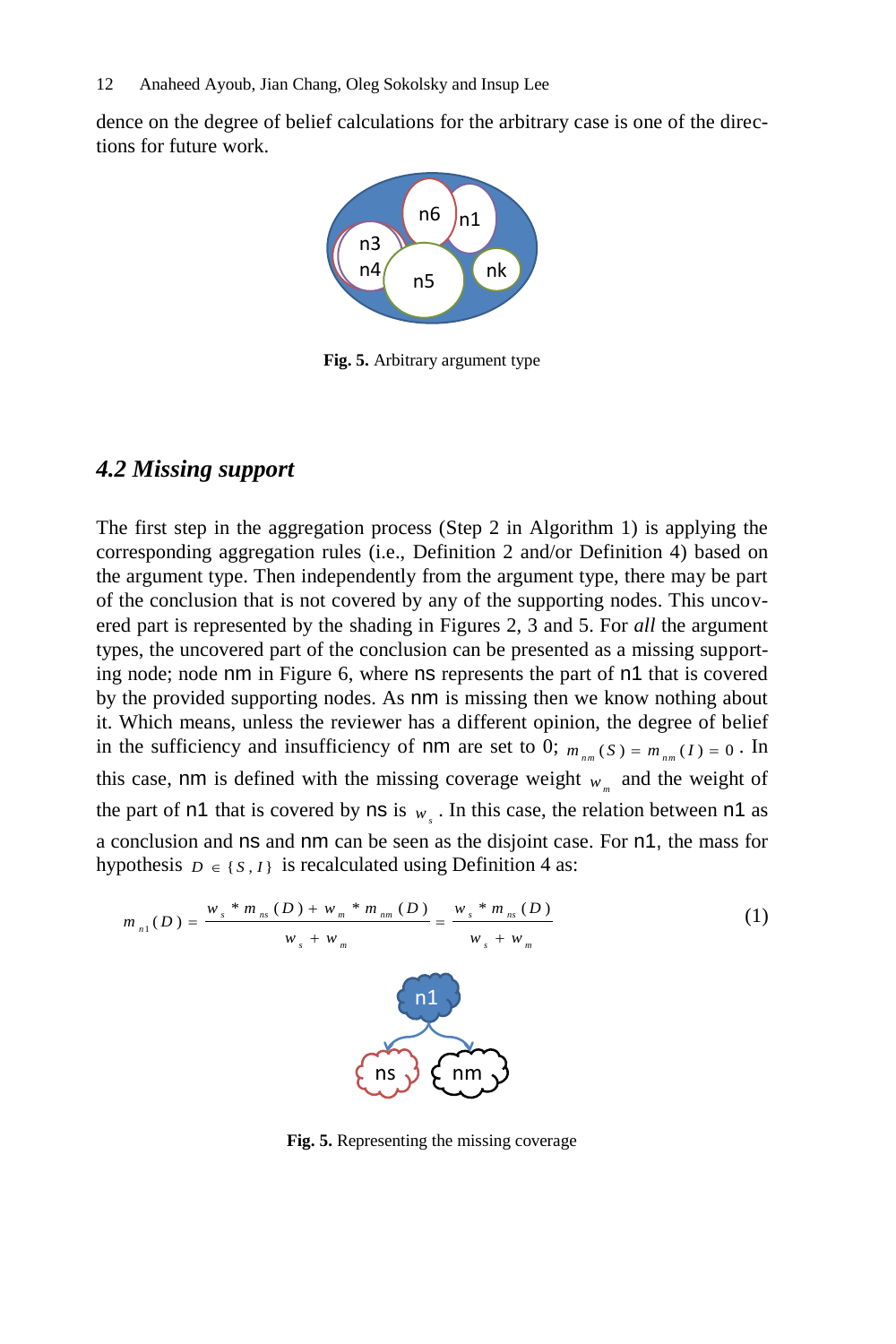If the missing coverage is significant, then this recalculation will significantly decrease the mass of the conclusion sufficiency and insufficiency. On the other hand, the uncertainty about the conclusion increases.

Worth notice is that based on the discussion given in Section 4.1 regarding the different precedence for the aggregation rules, the order of applying the rules matters. And as *mns* can be calculated by applying any aggregation rule based on the argument type, then to get consistent results the recalculation because of the missing support would be the last step to be done for any conclusion node (as shown in Algorithm 1).

There are three possible sources of missing supports. We use Figure 7 as an example to show these sources.



**Fig. 6.** A simple safety argument example

**Case 1.** The expert assesses the uncovered part of the conclusion by *checking the conclusion, the supporting nodes, and their basis including the inherited basis* (i.e., the context, justification, and assumption nodes attached to the conclusion, the supporting nodes, and any node higher in the argument tree). For example, S1 inherits context C1 form G1 (Kelly 1999). For S1, C1 identifies three hazards, but only two hazards are covered by G2 and G3, so only 2/3 of S1 is covered. In

this case, using Equation 1, 3  $_1(D) = \frac{2 * m_{s_1}(D)}{2}$  $m_{s_1}(D) = \frac{2 * m_{s_1}(D)}{D}.$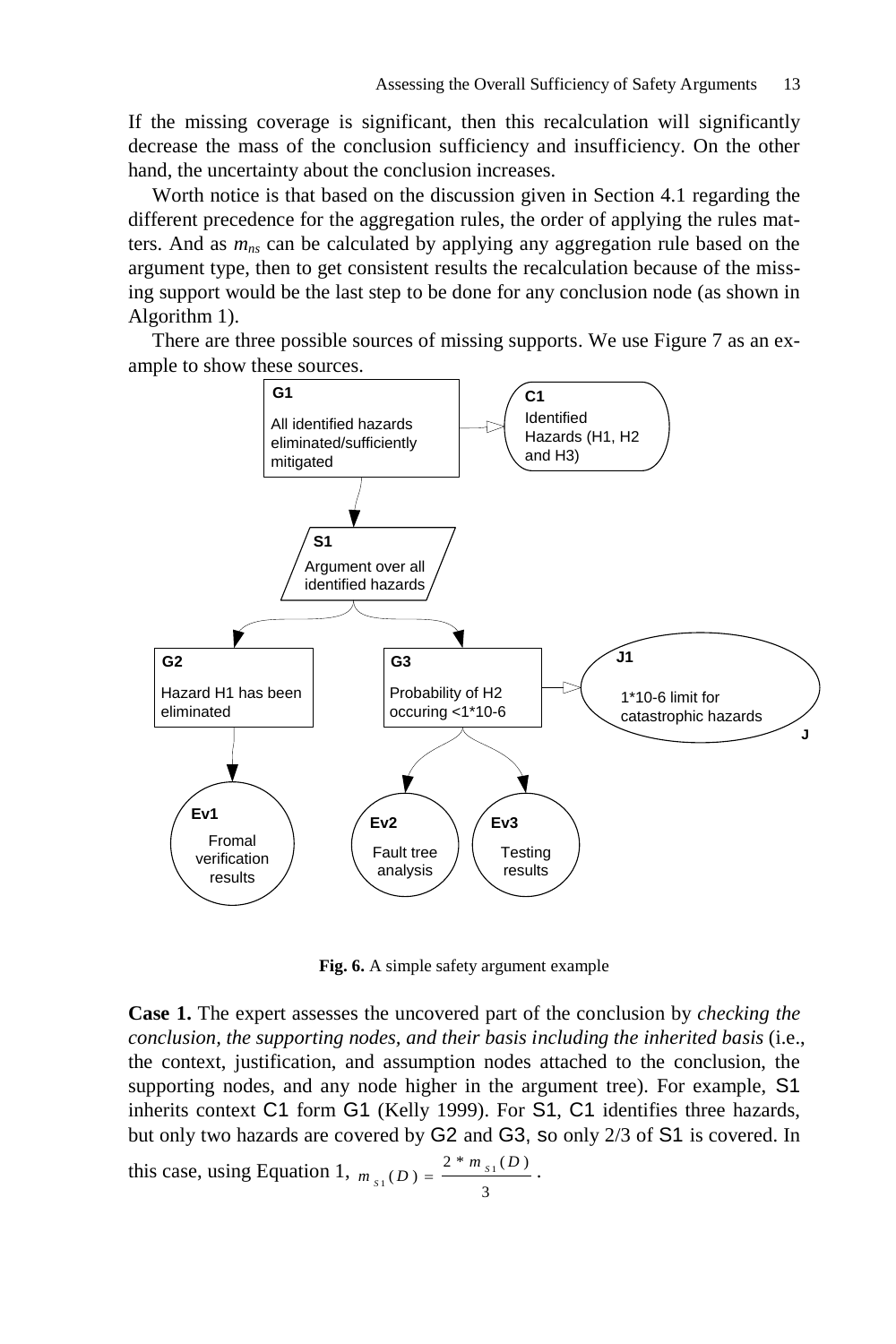**Case 2.** In case of explicit or implicit strategy node, the expert assesses the uncovered part by *evaluating the used inference*. For example, for G1, the inference rule given in the explicit strategy S1 states {*argument by hazards mitigation*}. This inference supports G1 by showing that each individual hazard is adequately mitigated, but nothing is given to cover the situation of accumulated hazards. If the probability of getting accumulated hazards is 30%, then there is a missing support to G1 with a weight of 0.3. In this case,  $m_{G_1}(D) = 0.7 * m_{G_1}(D)$ .

**Case 3.** Another source of the missing support is a *defective definition for the conclusion basis*. For example, for G1, the sufficiency of the identified hazards list should be taken into consideration. In other words, if the hazards are not sufficiently identified then a missing support is identified. For example, the expert would believe that only three hazards are identified in C1, while there are three other hazards that were not mentioned. In this case,  $m_{G_1}(D)$  is recalculated as

$$
m_{_{G1}}(D)=\frac{3\ast m_{_{G1}}(D)}{6}\cdot
$$

As shown, more than one source of missing supports can be found for the same conclusion. E.g., Case 2 and Case 3 define missing supports to G1 in Figure 7. It is clear that the missing mitigation for  $H3$  is already impacted the calculations for S1. And so for G1, Case 1 does not define missing supports.

It is also clear that it is not important which source of missing supports is assessed first as the multiplication operator is associative and commutative. But the important thing is to check *all* sources (e.g., for the given example, the resultant

calculations for G1 would be 6  $_1(D) = \frac{0.7 * 3 * m_{G_1}(D)}{2}$  $m_{G_1}(D) = \frac{0.7 * 3 * m_{G_1}(D)}{2}.$ 

Note that, we assume the expert is certain about his/her opinion about the node basis, so that the expert is certain about his/her opinion that C1 in Figure 7 is missing three hazards. This may not always be the case. The expert may be uncertain about his/her opinion in many different ways. For example, the expert may have a belief that some hazards are not defined but cannot certainly tell how many hazards are missing. This uncertainty should be considered in the calculations; this is one of the directions for the future work to extend the proposed mechanism.

## **5 Illustrated example**

We use the complete simple example given in Figure 7, inspired by the example given in (Weaver et al. 2003), to illustrate how to apply the proposed procedure given in Algorithm 1.

**Step 1.** Evidence assessment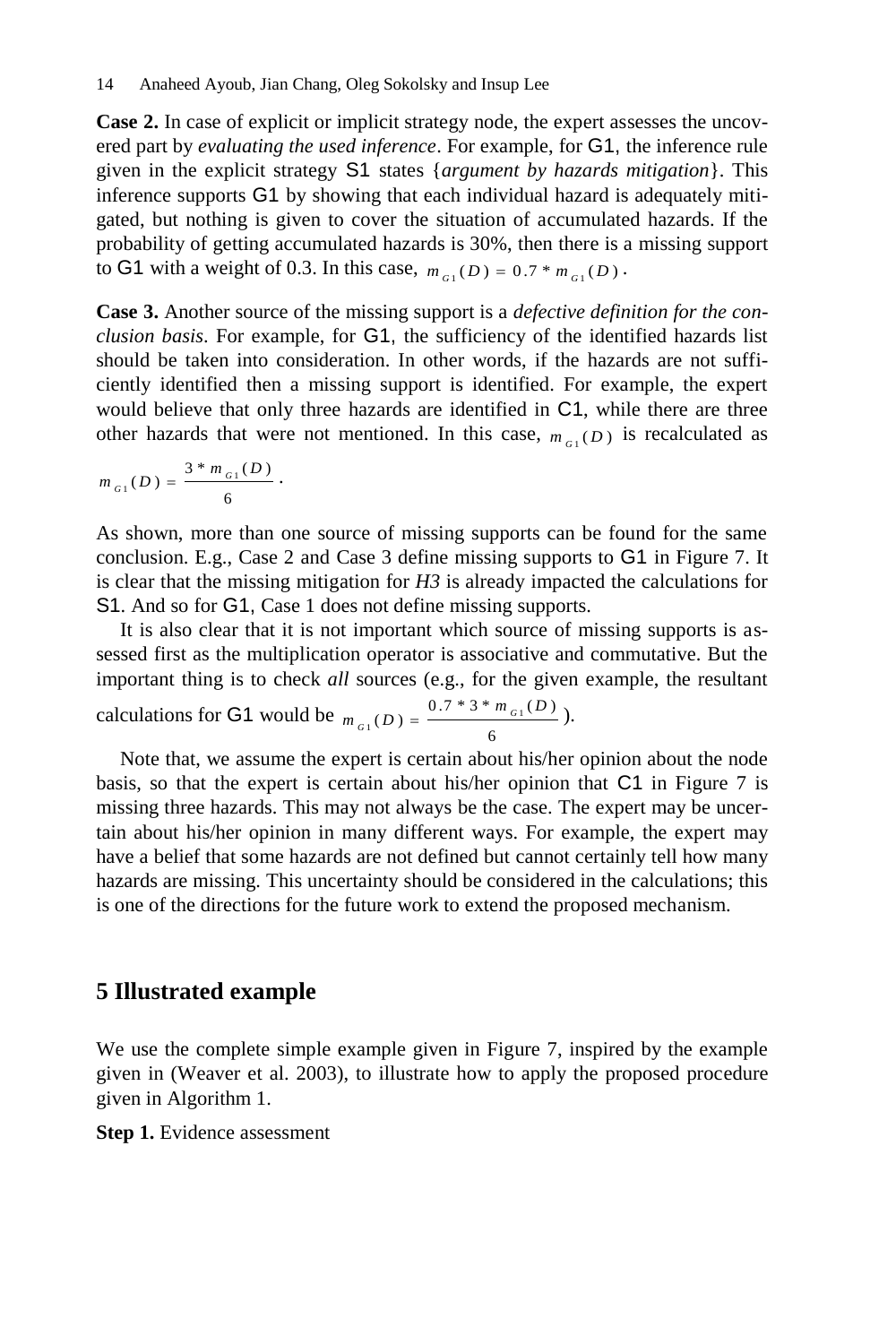- Assume the expert estimates as:  $m_{E_v} (S) = 0.8$ ,  $m_{E_v} (I) = 0.1$ ,  $m_{E_{21}} (S) = 0.7$ ,  $m_{Ev_2}(I) = 0.1$ ,  $m_{Ev_3}(S) = 0.5$  and  $m_{Ev_3}(I) = 0.2$ .
- **Step 2.** Automatic aggregation
- Starting from the leaves
	- For G2
		- o Only one evidence Ev1 supports G2, so  $m_{G_2}(S) = m_{E_1}(S) = 0.8$  and  $m_{G_2}(I) = m_{E_1}(I) = 0.1$
		- o Missing support
			- o **Case 1.** Assume the expert opinion is that Ev1 covers the whole G2 conclusion.
			- o **Case 2.** Not applicable as there is no implicit or explicit strategy between G2 and Ev1.
			- o **Case 3.** The conclusion node G2 has no basis and so no dimensioning is required.
	- For G2
		- o Assume the expert opinion is that both Ev2 and Ev3 cover the whole G3 conclusion so the rule given in Definition 2 is applied.  $m_{G_3}(S) = 0.815$  and  $m_{G_3}(I) = 0.111$ .
		- o Missing support
			- o **Case 1.** Assume the expert opinion is that conclusion G3 is totally covered by Ev2 and Ev3.
			- o **Case 2.** Not applicable as there is no implicit or explicit strategy.
			- o **Case 3.** Assume the expert opinion is that the justification J1 covers only 80% of the cases. By applying equation 1,  $m_{G_3}(S) = 0.652$  and  $m_{G_3}(I) = 0.089$ .
- Repeat the process
	- For S1
		- o It is clear that the argument type is disjoint. Assume all hazards have the same importance; the weights of all hazards are equal. Using Definition 4,  $m_{s_1}(S) = 0.726$  and  $m_{s_1}(I) = 0.094$ .
		- o Missing support: this is given as example in Section 4.2. The recalculation result:  $m_{s_1}(S) = 0.484$  and  $m_{s_1}(I) = 0.063$ .
	- For G1
		- o Strategy S1 is the only support to G1, so  $m_{G_1}(S) = m_{S_1}(S) = 0.484$ and  $m_{G_1}(I) = m_{S_1}(I) = 0.063$ .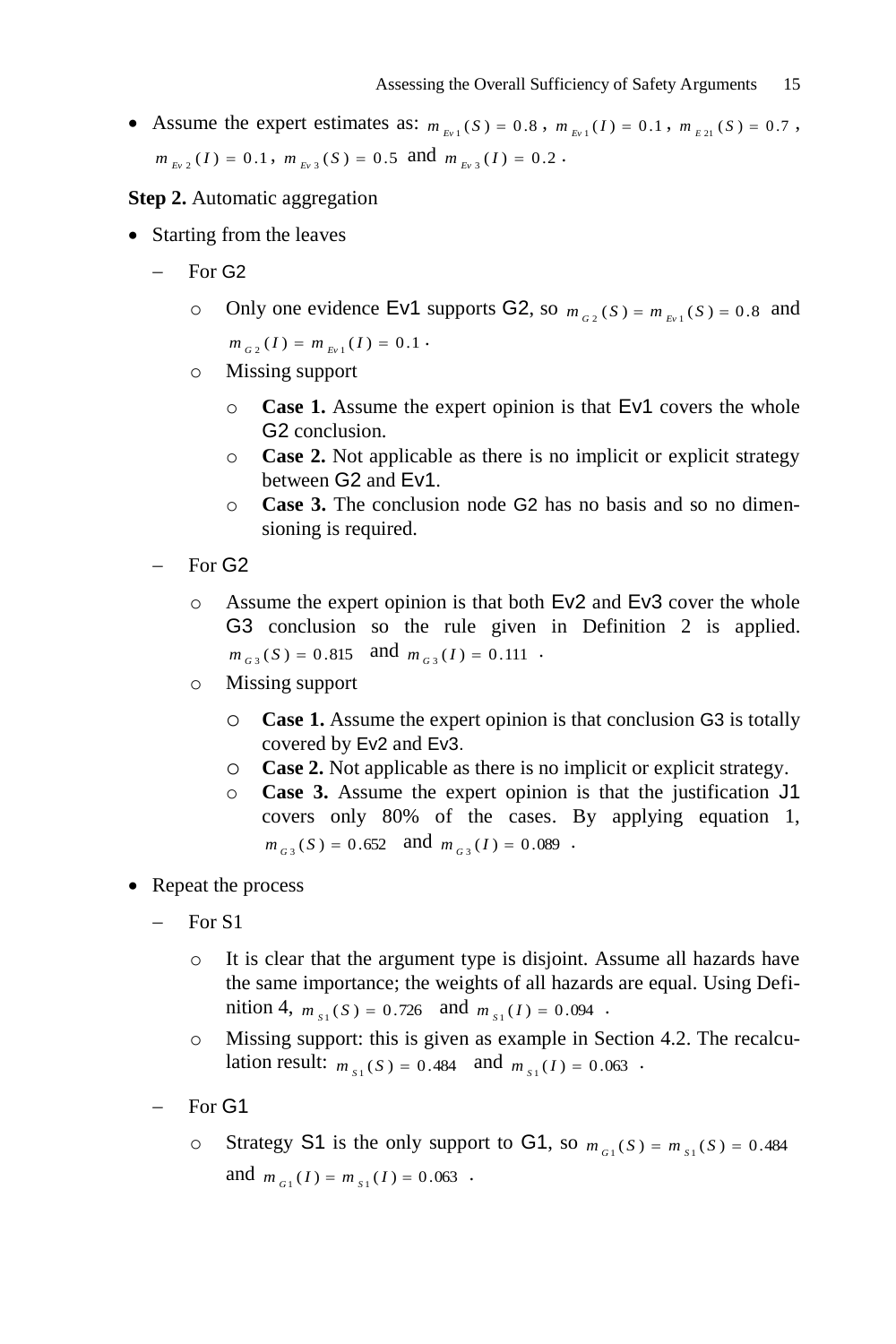#### 16 Anaheed Ayoub, Jian Chang, Oleg Sokolsky and Insup Lee

o Missing support: this is the example discussed in Section 4.2. The result is that  $m_{G_1}(S) = 0.169$  and  $m_{G_1}(I) = 0.022$ .

The calculations are summarized in Figure 8. In this case, the mass of the overall sufficiency and insufficiency of the safety argument given in Figure 7 equal 0.169 and 0.022 respectively, and the uncertainty equals 0.809. Using these numbers the expert can decide if this safety argument should be rejected or not. In the given example, most probably the expert would reject this safety argument as the degree of uncertainty is very high relative to the degree of belief of the argument sufficiency which is quite low. In addition, the expert can provide aclear feedback to the submitter guiding where enhancements are required. For the given argument, it is clear that the first effective weakness of this argument is missing mitigation for *H3*. The inappropriate identification for the hazards has a significant negative impact as well.



**Fig. 7.** The example numbers

## **6 Related work**

The proposed assessing mechanism can be used in conjunction with the step-bystep review mechanism proposed in (Kelly 2007) to answer the question given in the last step of this reviewing mechanism, which is of the overall sufficiency of the safety argument. At the same time, applying the step-by-step reviewing mechanism guarantees the assumptions of the proposed mechanism as given in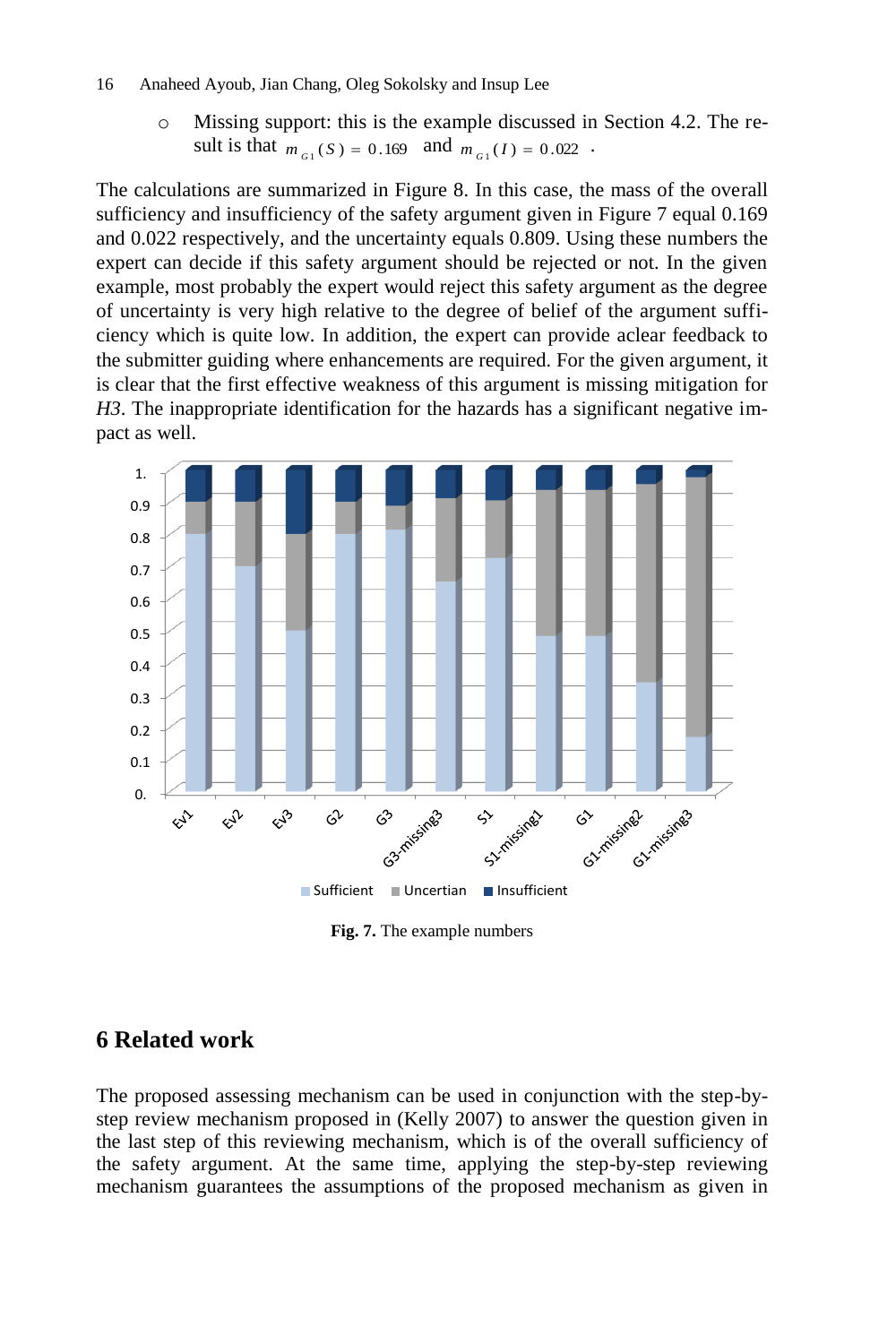Section 4. In other words, the step-by-step review mechanism provides a skeleton for a systematic review process; however the proposed assessment mechanism provides a systematic procedure to measure the sufficiency and insufficiency of the safety arguments.

An appraisal mechanism is proposed in (Cyra and Gorski 2008a) to assess the trust cases. Although this mechanism targets trust cases and the proposed mechanism targets safety cases, both mechanisms use the Dempster-Shaffer model. Both mechanisms propose different aggregation rules based on the argument types. However, the argument types are not identical. The proposed argument types cover the case when the falsification of one of the premises decreases, but not nullifies, the support for the conclusion. This case is also covered for the trust cases appraisal mechanism, however only two argument types are defined; alternative and complementary (i.e., disjoint). The additional argument types we defined (i.e., overlap and containment) are treated as an alternative or a complementary type based on the overlap significance. Another case defined for the appraisal mechanism is when the falsification of a single premise leads to the rebuttal of the conclusion or to the rejection of the whole argument because nothing can be inferred about the conclusion. Two argument types are defined for this case; necessary and sufficient condition list (NSC-argument) and sufficient condition list (SCargument). These two argument types are not considered in the proposed mechanism because we believe that for safety cases, each premise should have a contribution in supporting the conclusion. So no single premise has such a huge impact that it may lead to the rejection of the whole argument. And in case of a single premise that is sufficient to reject the whole argument then it is a simple process to check that premise and decide about the argument rejection without any aggregation.

The linguistic scales given in (Cyra and Gorski 2008b) to express the expert opinions and the aggregation results are appealing. In their work, the linguistic values are mapped into the interval [0, 1] and then quantitative rules are used for the aggregation (Cyra and Gorski 2008a). Although linguistic scales are more appropriate for human decisions than numbers, the mapping has a significant impact on the computed results and there is no evidence that the used mapping is proper.

### **5 Conclusion**

In this paper, we propose an assessment method to assess the overall sufficiency and insufficiency of safety arguments. For the proposed mechanism, there are various parts that require interaction with the reviewer. The reviewer has to assess the evidence hypotheses, the argument types, the existence and the weight of missing supports, and the inference deficits. In other words, the proposed method does not replace the reviewer; instead it provides a framework to lead the reviewer through the evaluation process and to combine the reviewer estimates.

One of the main limitations of the proposed method is that the evidence nodes have to be independent as required by Dempster-Shafer Theory. However in many